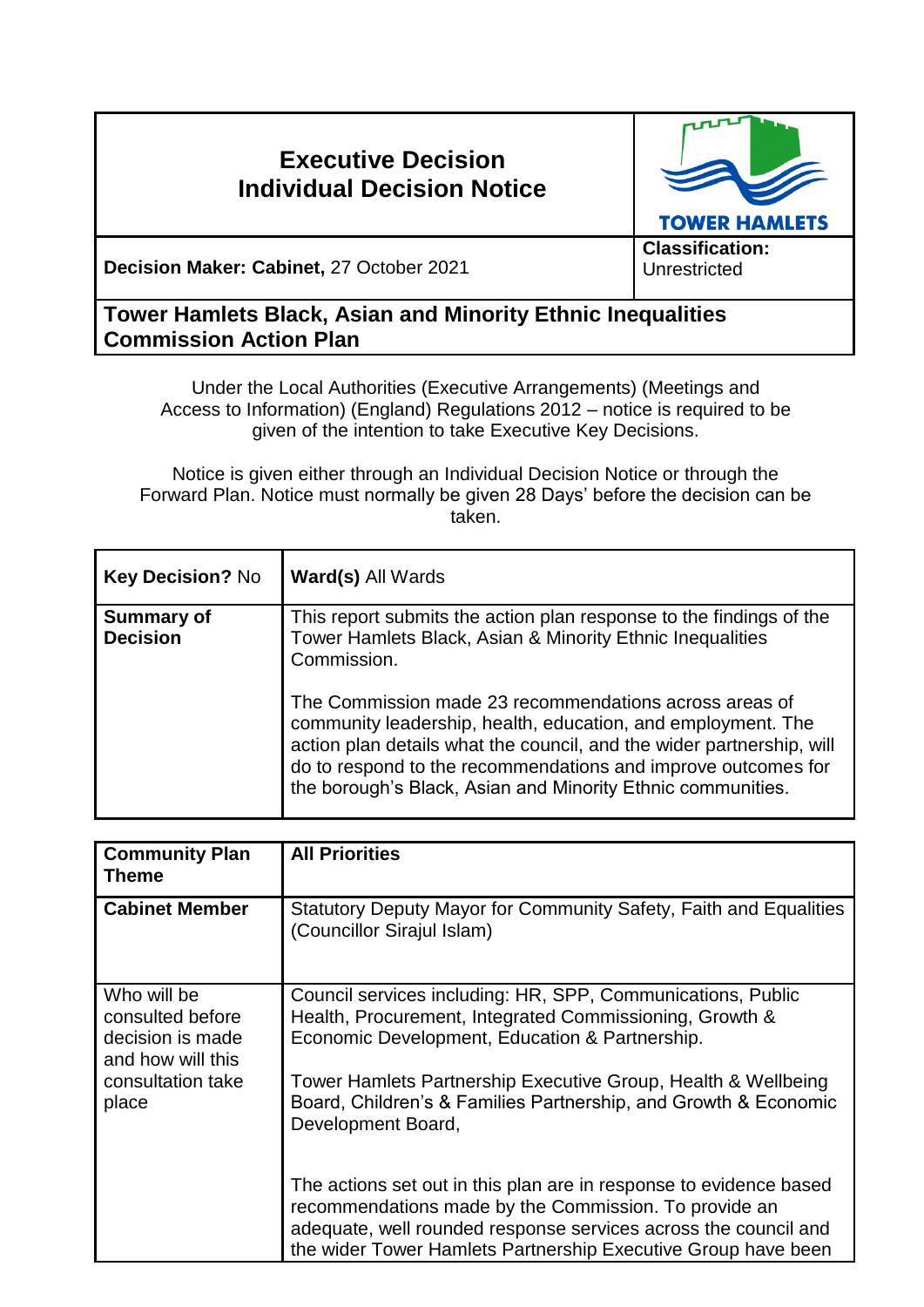|                                                                                                                                          | engaged to understand what actions can be delivered                                                               |
|------------------------------------------------------------------------------------------------------------------------------------------|-------------------------------------------------------------------------------------------------------------------|
| Has an Equality<br><b>Impact Assessment</b><br>been carried out<br>and if so the result<br>of this Assessment?                           | <b>No</b>                                                                                                         |
| Contact details for<br>comments or<br>additional<br>information                                                                          | <b>Sharon Godman</b><br>(Director, Strategy, Improvement and Transformation)<br>sharon.godman@towerhamlets.gov.uk |
| What supporting<br>documents or other<br>information will be<br>available?                                                               | Tower Hamlets Black, Asian and Minority Ethnic Inequalities<br><b>Commission Report</b>                           |
| Is there an intention<br>to consider this<br>report in private<br>session and if so<br>why (Paragraph<br>number – see notes<br>section)? | No, Unrestricted                                                                                                  |

### **NOTES**

#### **Advance notice of Key Decisions**

Key decisions are all those decisions which involve major spending, or savings, or which have a significant impact on the local community. The precise definition of a key decision adopted by Tower Hamlets is contained in Article 13.03 of the [Constitution.](http://democracy.towerhamlets.gov.uk/ieListMeetings.aspx?CId=663&Year=0&info=1&MD=Constitution) Key Decisions are taken by the Mayor, or the Mayor in Cabinet.

Individual notices of new Key Decisions will be published on the website as they are known, whilst a Forward Plan collating these decisions will be published 28 days before each Cabinet meeting. The Forward Plan will be published on the Council's website and will also be available to view at the Town Hall and Libraries, Ideas Centres and One Stop Shops if required. [The Committee pages](https://democracy.towerhamlets.gov.uk/uuCoverPage.aspx?bcr=1) on the Council website include copies of the Forward Plan, Cabinet and other meeting dates and the publication dates of the Forward Plan.

If, due to reasons of urgency, a Key Decision has to be taken where 28 days' notice have not been given. Notice will be published (including on the website) as early as possible and Urgency Procedures as set out in the Constitution will have to be followed.

The most effective way for the public to make their views known about the issues listed in the Forward Plan is to examine the consultation column of the Forward Plan, and/or contact the report author or Cabinet Lead Member as soon as possible, and no later than 10 working days before the decision is expected to be taken.

Reports, appendices and background papers will be available on the Council's website 5 clear working days before the Cabinet meeting. For all other